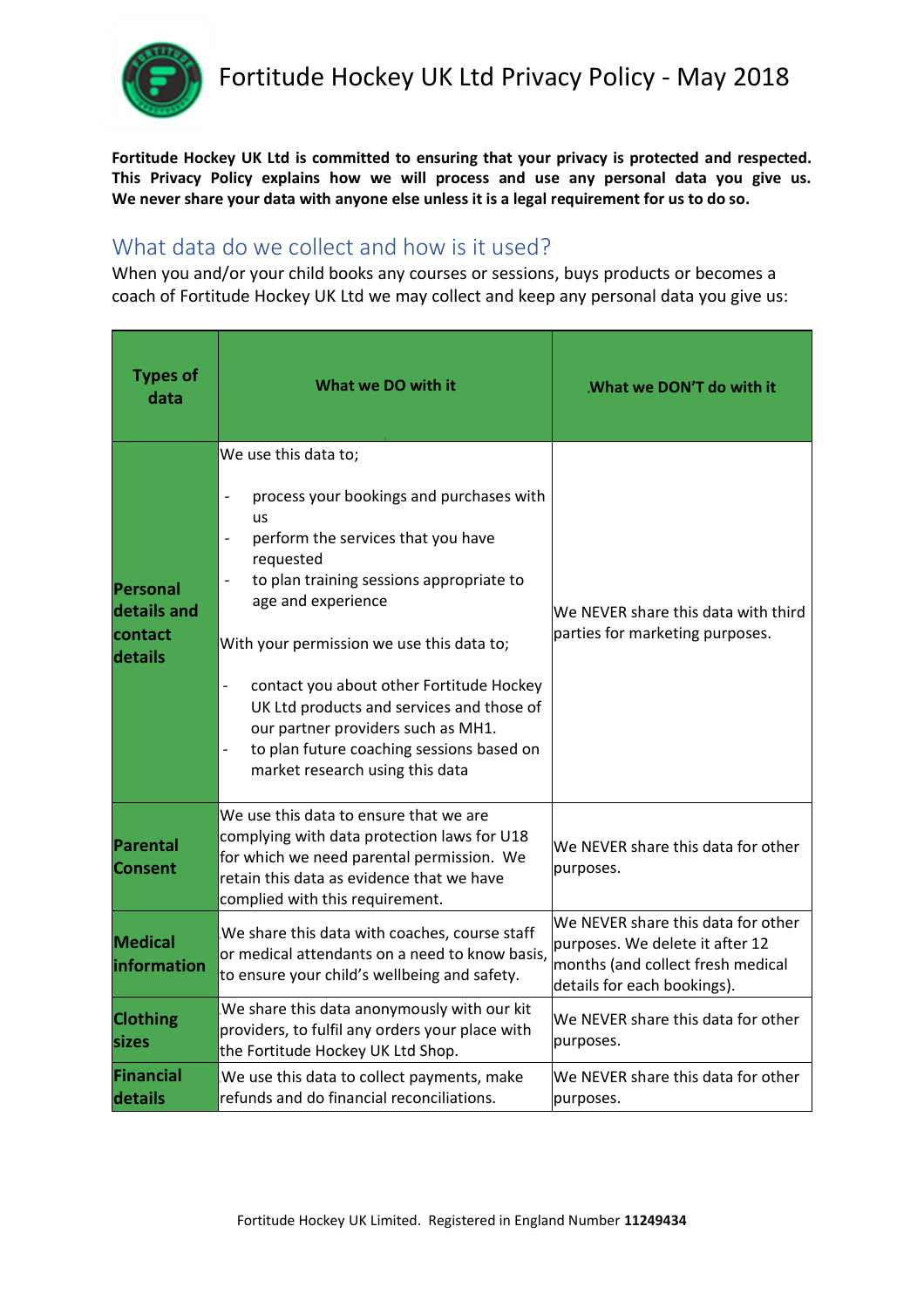

# Fortitude Hockey UK Ltd Privacy Policy - May 2018

## How do we get your consent?

When you provide us with personal information required for a course, make a payment, or verify your credit card, we imply that you consent to our collecting it and using it for that specific reason only.

If we ask for your personal information for a secondary reason, like marketing, we will always ask you directly for your expressed consent.

#### How can you withdraw consent?

If after you give consent you change your mind, you may withdraw your consent for us to contact you, for the continued collection, use or disclosure of your information, at any time, by contacting us at uk-info@fortitudehockey.com

Your request will be processed within 5 working days and any data erased other than that necessary to fulfil our contract or historical contract (s) with you. We are however required to maintain minimum personal details as a record of your request not to be further contacted.

#### Will we ever disclose your information?

We may disclose your personal information if we are required by law to do so or if you violate our Terms of Service.

## What are 'cookies' and what do we use them for?

Our website does use cookies. A cookie is a small file containing an identity code. Your computer accepts the cookie and stores it and when you next visit the website, the code is retrieved, allowing individual visitors or computers to be recognised.

Cookies are used for a variety of purposes including providing personalised web pages and recognising your choice of language. Cookies do not cause harm to your computer but if you do wish to stop your computer accepting cookies, go to the help section of your Internet browser (e.g. Internet Explorer) where you will find information on how to do this.

#### How can you be sure that your data is secure?

We are required to ensure that personal data processed by us is subject to appropriate security. To protect your personal information, we take reasonable precautions and follow industry best practices to make sure it is not inappropriately lost, misused, accessed, disclosed, altered or destroyed.

Although we will meet this requirement, we cannot accept any responsibility for any loss, disruption or damage to your data or your computer system which may occur whilst using material derived from this website. As best practice, we also strongly recommend that you regularly run an anti-virus programme on all material downloaded from the Internet.

### What about links from the website?

When you click on links on our site, they may direct you away from our site. We are not responsible for the privacy practices of other sites and encourage you to read their privacy statements.